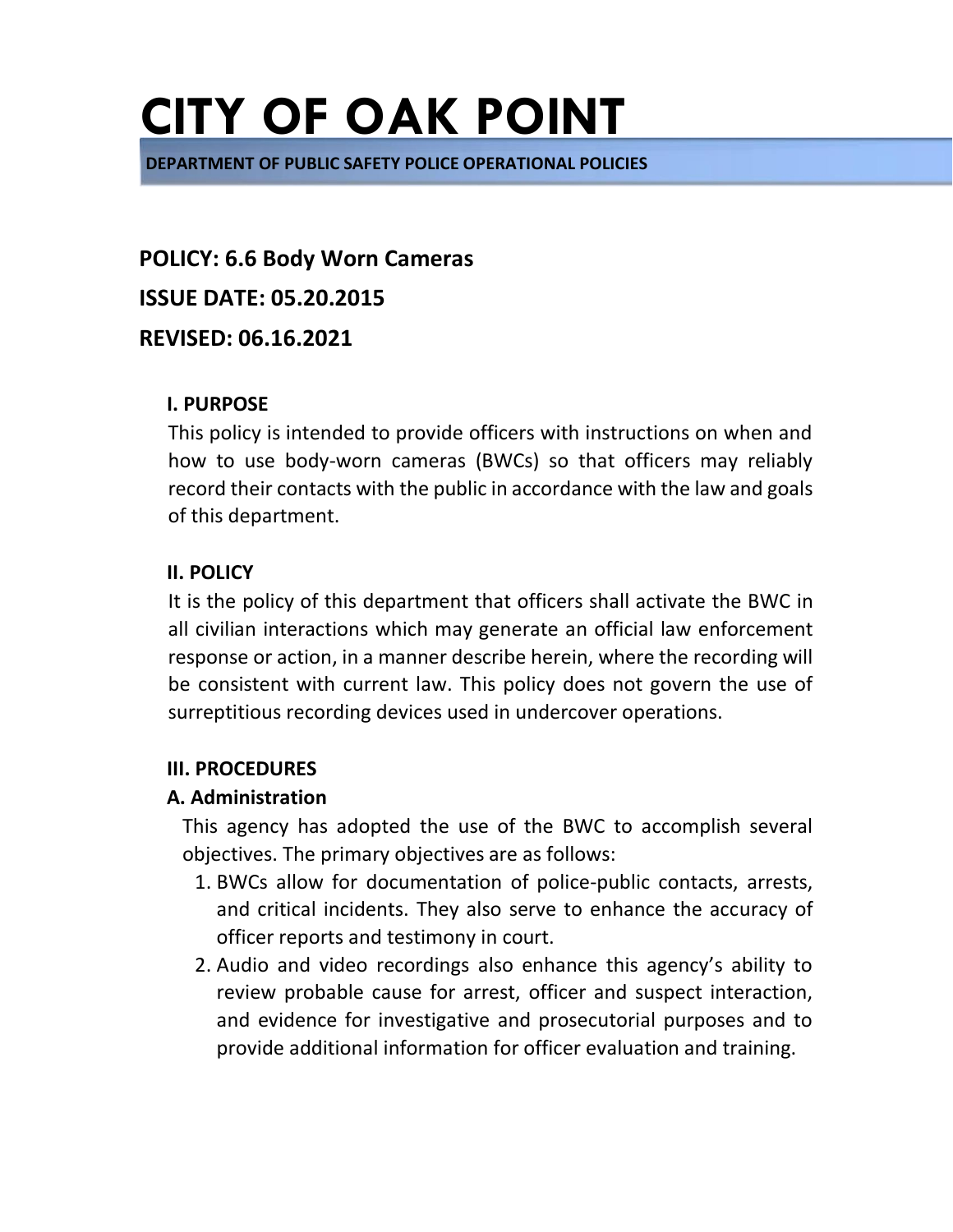**DEPARTMENT OF PUBLIC SAFETY POLICE OPERATIONAL POLICIES** 

3. The BWC may also be useful in documenting crime and accident scenes or other events that include the confiscation and documentation of evidence or contraband.

### **B. Directives for Use of the BWC**

- 1. Officers shall record all contacts with citizens while on duty.
- 2. BWC equipment is used primarily by uniformed personnel as authorized by this agency. Officers who are required to use BWC equipment will do so unless otherwise authorized by supervisory personnel in writing.
- 3. Police personnel shall use only BWCs issued by this department. The BWC equipment and all data, images, video, and metadata captured, recorded, or otherwise produced by the equipment is the sole property of the agency.
- 4. Police personnel who are assigned BWCs must complete an agency approved and/or provided training program to ensure proper use and operations. Additional training may be required at periodic intervals to ensure the continued effective use and operation of the equipment, proper performance, and to incorporate changes, updates, or other revisions in policy and equipment.
- 5. Officers are under no obligation to inform individuals that they are being recorded. In locations where individuals have a reasonable expectation of privacy, every attempt will be made to ensure that right, but officers will not turn off video cameras or stop recording unless verbally ordered by a supervisor to do so, and such order must be recorded. Supervisors shall not order, and officers shall not end a recording if the recording is being made pursuant to an arrest or search of the residence or individuals. The BWC shall remain activated until the event is completed to ensure the integrity of the recording unless the contact moves into an area restricted by this policy (see items D.1-4). Officers may "mute"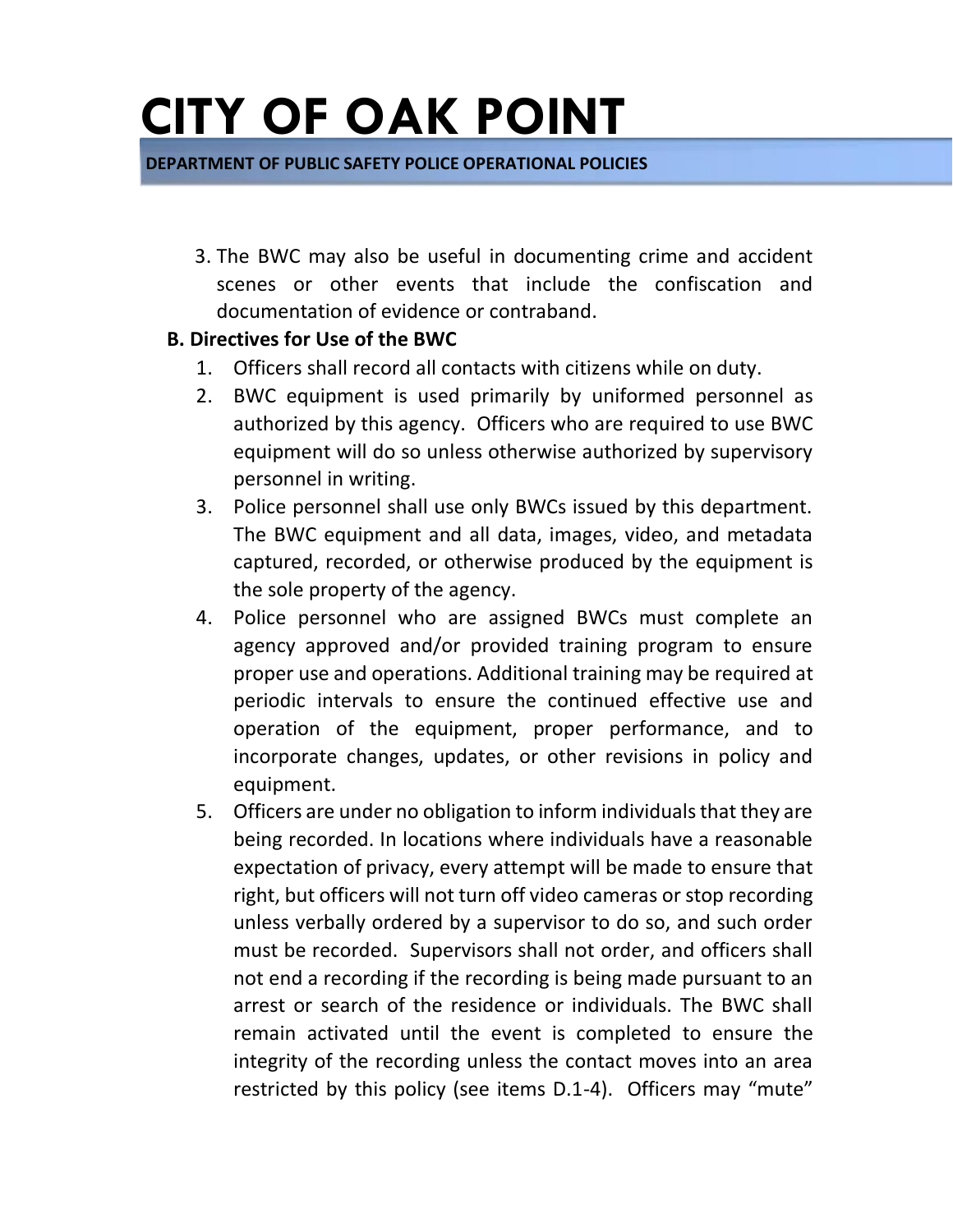**DEPARTMENT OF PUBLIC SAFETY POLICE OPERATIONAL POLICIES** 

the audio on their BWC when consulting with a supervisor as allowed by law but must state their intent to do so before muting the camera mic.

- 6. **Officers shall not edit, alter, erase, duplicate, copy, share, or otherwise distribute in any manner BWC recordings** without prior written authorization and approval of the director of public safety.
- 7. If an officer fails to activate the BWC, fails to record the entire contact, or interrupts the recording, the officer shall document why a recording was not made, was interrupted, or was terminated.
- 8. Officers shall not allow civilians to review the recordings but must be give the name of a supervisor to request to view the recording.

### **C. Procedures for BWC Use**

- 1. Officers shall power up the BWC at the beginning of their shift and it will not be powered down until the officer is off duty. The BWC will be always in a state of readiness while on-duty.
- 2. BWC equipment is the responsibility of individual officers and will be used with reasonable care to ensure proper functioning. Equipment malfunctions shall be brought to the attention of the officer's supervisor as soon as possible so that a replacement unit may be procured. Officers shall in no way alter the settings of any BWC.
- 3. Officers shall inspect and test the BWC prior to each shift to verify proper functioning and shall notify their supervisor of any problems. Officers shall wear the BWC in a manner and location where the video will clearly record all incidents which the officer may become involved in.
- 4. Officers will begin recording when notified of a call or as soon as possible when enroute to a call.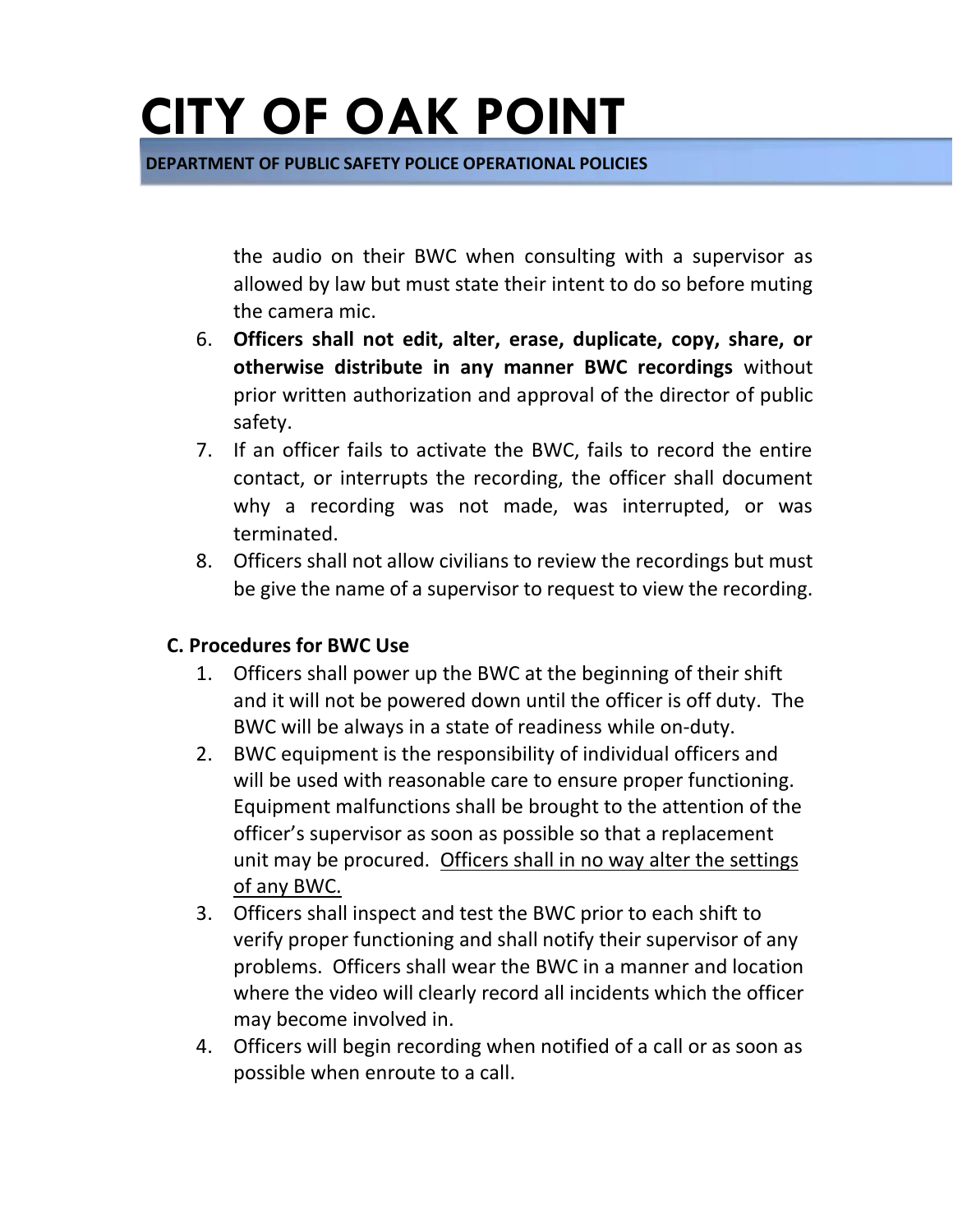**DEPARTMENT OF PUBLIC SAFETY POLICE OPERATIONAL POLICIES** 

- 5. Officers are encouraged to inform the Director of any recordings that may be of value for training purposes.
- 6. If an officer is suspected of wrongdoing, involved in an officer involved shooting or other serious use of force, the department reserves the right to limit or restrict an officer from viewing the video file and in the event of such an incident the camera must be collected from the officer as soon as possible.
- 7. Requests for deletion of portions of the recordings (e.g., in the event of a personal recording) must be submitted in writing and approved by the director in accordance with state record retention laws. All requests and final decisions shall be kept on file.
- 8. Officers shall note in incident, arrest, and related reports when recordings were made during the incident in question. However, BWC recordings are not a replacement for written reports or incar video.

### **D. Restrictions on Using the BWC**

BWCs shall be used by patrol personnel only in conjunction with official law enforcement duties. The BWC shall not be used to record:

- 1. Communications with any other department personnel without the written permission of the director of public safety**;**
- 2. Encounters with undercover officers or confidential informants; or
- 3. In any location where individuals have a reasonable expectation of privacy, such as a restroom or locker room.

### **E. Storage**

1. All Cameras shall be securely downloaded periodically and no later than the end of each tour of duty. Each file shall contain information related to the date, BWC identifier, and assigned officer.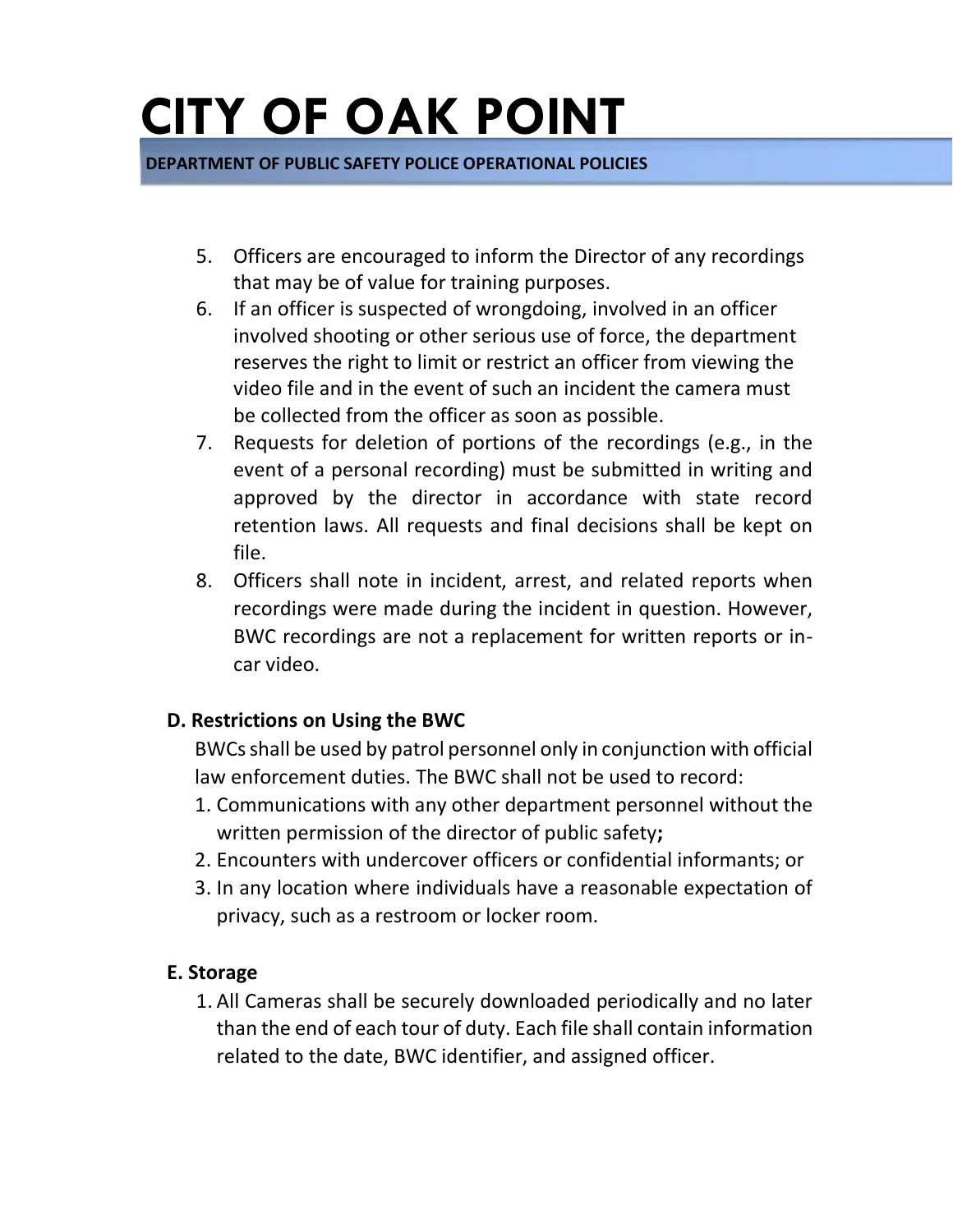**DEPARTMENT OF PUBLIC SAFETY POLICE OPERATIONAL POLICIES** 

- 2. All images and sounds recorded by the BWC are the exclusive property of this department. Accessing, copying, or releasing files for non law enforcement purposes is strictly prohibited.
- 3. All access to BWC data (images, sounds, and metadata) must be specifically authorized by the director or his designee.
- 4. Files should be securely stored in accordance with state records retention laws and no longer than useful for purposes of training or for use in an investigation or prosecution. In capital punishment prosecutions, recordings shall be kept until the offender is no longer under control of a criminal justice agency.

#### **F. Supervisory Responsibilities**

- 1. Supervisory personnel shall ensure that officers equipped with BWC devices utilize them in accordance with policy and procedures defined herein.
- 2. At least monthly, supervisors will randomly review BWC recordings to ensure that the equipment is operating properly and that officers are using the devices appropriately and in accordance with policy and to identify any areas in which additional training or guidance is required.